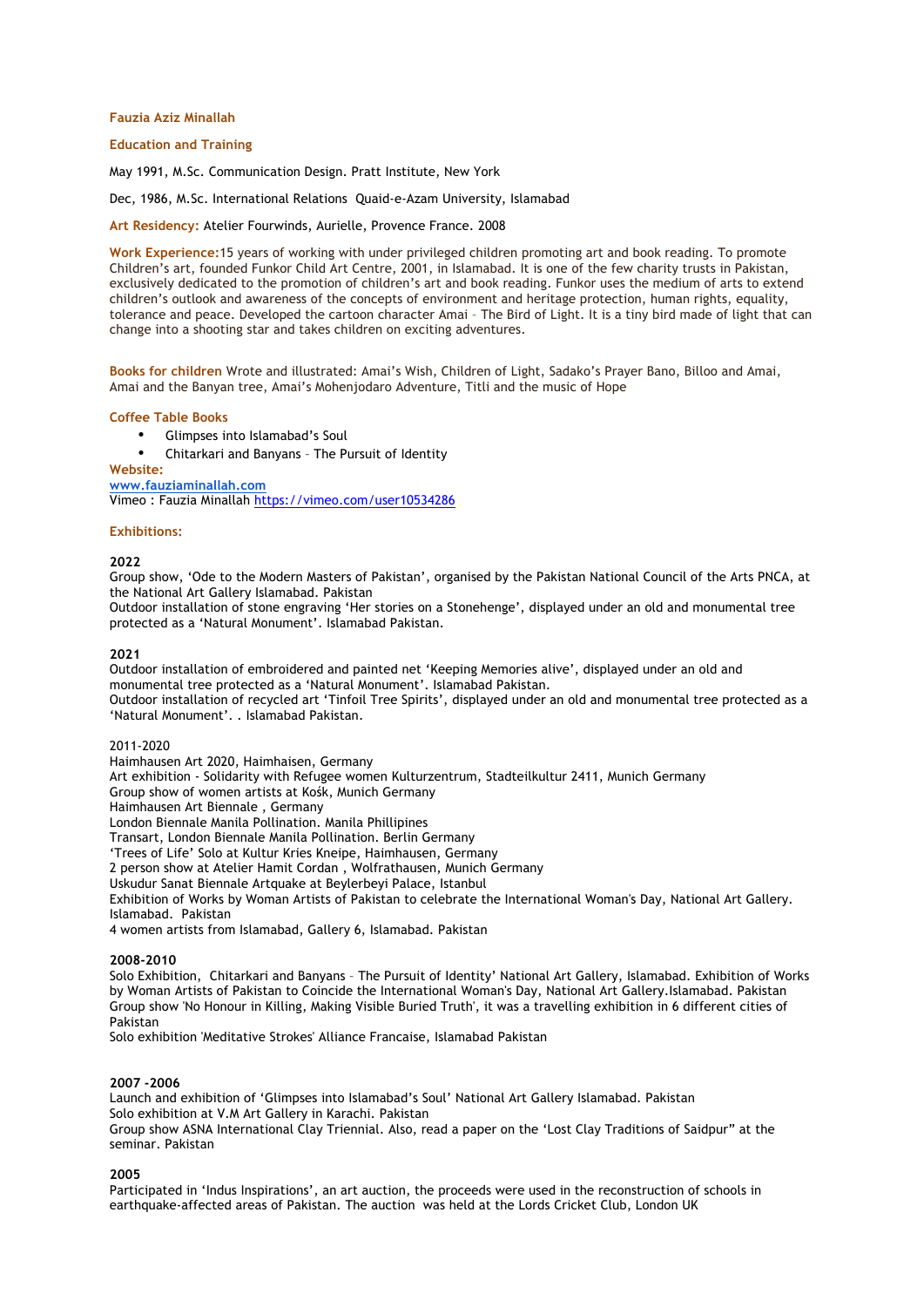Donated paintings for ARTAID held in Convention Centre Islamabad, organized by Pakistan Television Corporation and Hunerkada, as fundraising for the Earthquake Relief Fund. Solo at Alliance Francaise, Islamabad. Pakistan

### **2004**

Group exhibition 'Terrorism cannot be exterminated by War' at the 14th Afro- Asian, Latin American Exchange Exhibition, Tokyo Metropolitan, Museum, Japan

## **2003**

Solo at Nomad Art Gallery .Islamabad, Pakistan. Solo at Zenaini Art Gallery .Karachi, Pakistan.

# **2002**

Group exhibition at the 13th Afro-Asian, Latin American Exchange Exhibition, Tokyo Metropolitan, Museum, Japan Group exhibition at Liaquat Memorial Hall Rawalpindi, Pakistan.

# **2001**

Group exhibition at American Centre Islamabad, Pakistan.

# **2000**

Solo at Alliance Francaise, Islamabad, Pakistan.

# **1997**

Exhibition of 'slate engraving'.V.M Gallery, Karachi, Pakistan. Exhibition of 'slate engraving'at Alliance Francaise.Lahore, Pakistan. Group exhibition at American Centre Islamabad, Pakistan.

# **1995**

Solo at Alliance Francaise with exhibition of 'slate engraving'.Islamabad. Group exhibition at American Centre Islamabad, Pakistan.

# **1991**

Studied Communication Design at Pratt Institute, New York Group exhibition at Puck Building, Pratt Manhattan.

 Group exhibition Pakistan National Council of the Arts, Islamabad Group exhibition, Abasin Arts Council, Peshawar Solo exhibition, National Council of the Arts, Islamabad Solo exhibition, Abasin Arts Council, Peshawar

# **Award and Other Information:**

- Member of Board Children's Literature Festival of Pakistan.
- 'Lifetime achievement award' Abasin Arts Council, Peshawar.
- Winner of first prize for the animation 'Amai's Paintings of Peace' at the My Hero Film Festival in Los Angeles, USA, 2016
- Winner of 'Promotion Peace through art' award at the Uskudur Sanat Biennale Artquake at Beylerbeyi Palace, Istanbul 2014
- Jury Member for animation feature films, 18<sup>th</sup> International Children's Film Festival in Hyderabad, India, 2013
- Winner of Global Junior Challenge award for Amai's animation, in the innovative use of technology in children's education, 2012.
- Winner of Ron Kovic Peace prize, for the short film 'Let Them Bloom', selected for its inspirational message of peace, dignity, reconciliation and forgiveness, 2010.
- Short listed for the Bremen Peace award 2009. One of the nominated projects and organizations, which are exemplary in their work for peace, justice and integrity of creation. For *democratizing art education and making it accessible to kids from low-income families, so that they too can playfully discover their own creativity.*
- *Iqra* Read (A Prayer for the Girls of Afghanistan and Pakistan) was winner of third prize at the My Hero Project short film festival 2009. This film promotes the education of the girl child in Afghanistan and Pakistan through Mural Art.
- Winner of 'Special Hero award' at the My Hero Project short film festival, 2009.
- The team of "Sadako's Prayer Project', a book written and illustrated by Fauzia Minallah was the winner of Hiroshima Citizen's Award in 2007.
- Winner of National Book Foundation Award for promotion of children's literature, 2003.